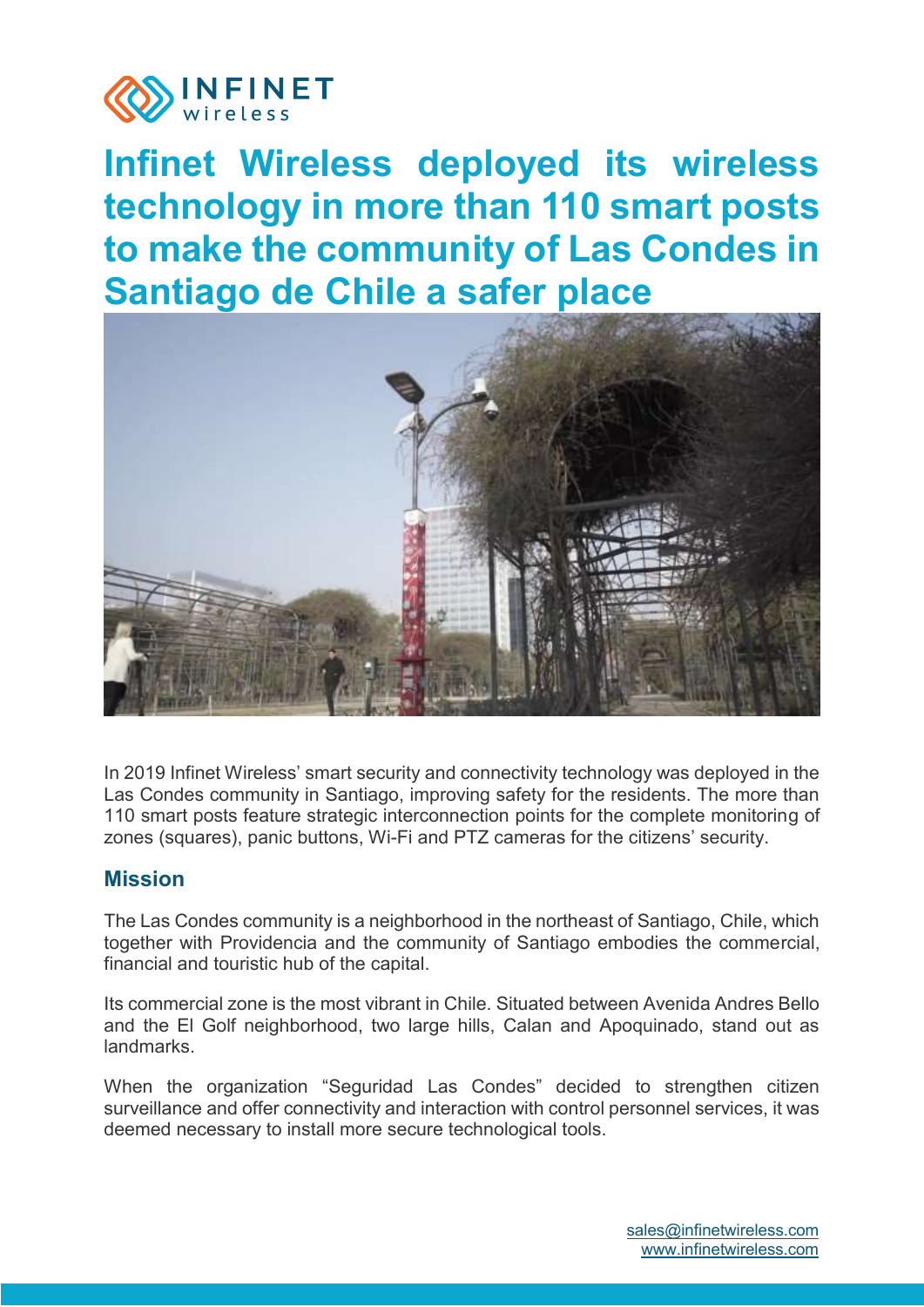## **Solution**

WebPCX is a Chilean IT company with a wealth of experience in the installation and maintenance of security cameras and IT systems since 1999. The company has rapidly become a key player in the provision of technology solutions in the smart city and public security sector.

Ticashop Chile has been a partner of Infinet Wireless since 2017. It plays an important role in Chile's technology market and has established its presence on a national level. The company specializes in the wholesale distribution of communication and security solutions and offers high-end world-renowned brands such as Infinet Wireless.

WebPCX developed a smart post designed to improve security and quality of life in the Las Condes municipality. nstallation began in February 2019 and last year the project progressed with the implementation of more smart posts, together with Infinet Wireless' radio links. The 110 smart posts were delivered in stages over 2019 and 2020 to the complete satisfaction of the client; residents and visitors of the area now enjoy a complete service.

Each smart post is equipped with enhanced security tools, such as panic buttons, and mobile PTZ cameras to monitor the squares; video and audio is transmitted via the wireless links of Infinet Wireless. In addition, a Wi-Fi network has been included for the use of visitors to the squares, as well as megaphones with SOS buttons, which can alert security personnel in the event of an incident. Communication goes directly to the municipality's monitoring room, namely, to the control room.

#### **Coverage and details**

The project consisted of placing Qmxb base stations on Calan Hill to interconnect the squares and the XG1000 solution towards the monitoring room. Featured is an XG1000 link and three radio base stations with beamforming technology and forty InfiLINK sets. The distance covered is 3-5 km with a capacity of 20 megas per post or square guaranteed. Due to the excellent performance of the wireless solutions, to date the project has pole concentration nodes where continued growth is predicted along with further installation of equipment from the Quanta family of Infinet Wireless.

In the initial phase, TicaShop went with the client to test the terrain. A demo point was installed, which took 4 to 5 months. The first posts were placed here, along with an antenna that transmitted the full signal. TicaShop also gave recommendations, carried out the engineering survey, provided pre-sales and after-sales support and carried out the training and certification of the team.

*"The most complicated part of the project was that a competitor's brand was already installed in the same tower, occupying a large frequency spectrum. Faced with this complex issue, Infinet Wireless helped us hugely, thanks to its spectral efficiency, which performed extremely well from its installation, delivering the required 20 megas per point," confirmed Cristian Laude, manager of WebPCX.*